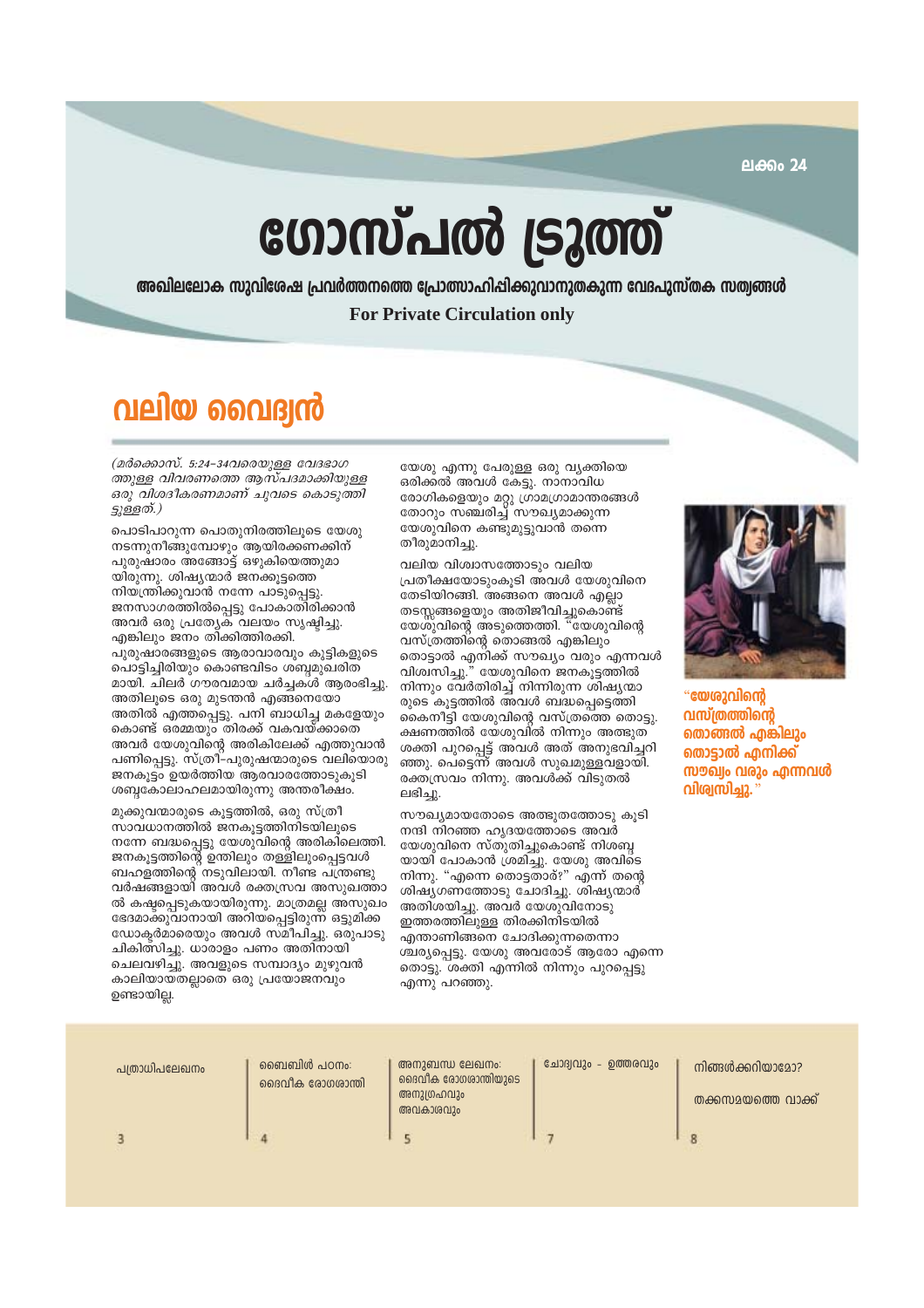# **வைவி**ൾ

# എന്തു പഠിപ്പിക്കുന്നു.

#### മദേവവചനം

2 തിമൊ. 3: 16-17, 2 പത്രൊ. 1: 20, 21, മത്തായി 24: 35

#### $m$ c $n_2$

മത്തായി 22: 37-40, യോഹ, 14: 21-23, 1 KWOQO, 4: 7-11

#### മാനസാന്തരം

അപ്പൊ. 3: 19, 17: 30, 2 കൊരി. 7:10

# പുതുജനനം

യോഹ. 3: 3-7, 2 കൊരി. 5: 17, റോമർ 6 : 1-4, എഫെ. 2: 1, 5-6).

പാപത്തിൽ നിന്നും സ്വാതന്ത്ര്യം 1 യോഹ. 5: 18, മത്തായി 1: 21,  $2000008:11$ 

### പരിശുദ്ധാത്മ നിറവ്

അപ്പൊ. 19: 2, 15: 8-9, 1: 8).

വിശുദ്ധി ലൂക്കോ. 1:73-75, എബ്രാ. 12:14, 1 പക്രൊ. 1: 15-16, തീത്തോ. 2: 11, 12, റോമ. 6: 22

#### ദൈവരാജ്യം

ലൂക്കോ. 17 : 20-21, റോമ. 14: 17, യോഹ. 18: 36

അപ്പൊ. 2: 4-7, എഫെ. 4: 4-6, 1 കൊരി. 12: 12,13, കൊലൊ. 1: 18

ഐകൃത യോഹ. 17: 20-23, ഗലാ. 3: 28, വെളി. 18: 2-4

ചട്ടങ്ങൾ മത്താ. 28: 19-20, 26: 26-30, 1 കൊരി. 11: 23-27,  $\mathbb{R}^{(0)}$ 

ദൈവീക രോഗശാന്തി ലൂക്കോ. 4: 18, യെശയ്യ. 53: 4-5, യാക്കോബ് 5: 13-16

വിവാഹശൂത്രപ്പ മത്താ. 19: 5-6, ലൂക്കോ. 16: 18, റോമർ 7: 2-3, 1 കൊരി. 7: 10-11

ബാഹൃപ്രകടനം 1 തിമൊ. 2: 9-10, 1 കൊരി. 11: 14-15, ആവർത്തനം 22: 5

അന്ത്യകാലം 2 പത്രൊ. 3: 7-12, യോഹ. 5: 28-29, 2 കൊരി. 5: 10, മത്താ. 25: 31-46

സാമാധാനവാദം: ല്വക്കോസ് 6: 27-29, ല്വക്കോസ് 18: 20

അരാധന യോഹ. 4: 23-24, എഫെ. 5: 19, 2 കൊരി. 3: 17

അന്ത്യകല്പന മർക്കൊസ് 16: 15 താൻ മറഞ്ഞിരിക്കുന്നില്ല എന്ന് സ്ത്രീ കണ്ടിട്ട്, ഉടനെ യേശുവിന്റെ കാൽക്കൽ സാഷ്ടാഗം വീണ് നമസ്കരിച്ചു. തന്റെ രോഗവിവരത്തെക്കുറിച്ചും നാളുകളായി താൻ അനുഭവിച്ച വേദനകളും കഷ്ടപ്പാടു കളും അവൾ യേശുവിനോട് എല്ലാം തുറന്നുപറഞ്ഞു. എല്ലാം കേട്ടുനിന്ന് യേശു സ്നേഹവും അനുകമ്പയും നിറഞ്ഞവനായി അവ്ളോടിങ്ങനെ പറഞ്ഞു. "മകളെ, നിന്റെ വിശ്വാസം നിന്നെ രക്ഷിച്ചിരിക്കുന്നു. നിന്റെ രോഗം സുഖമായിരിക്കുന്നു. ആക്യാൽ സമാധാനത്തോടെ പോക.'

ക്രിസ്തുവിന്റെ സമീപനം എത്ര അത്ഭുതവും ആശ്വാസവും നിറഞ്ഞതാണ്. വിശ്വസിച്ച തന്റെ ജനങ്ങൾക്കുവേണ്ടി തന്റെ ഐഹിക ജീവിതകാലത്തെ ശുശ്രൂഷ അത്ഭുതങ്ങളുടേതായിരുന്നു. ജനത്തിന്റെ ആത്മീയ കാര്യങ്ങൾ മാത്രമല്ല യേശു്<br>കൈകാര്യം ചെയ്തിരുന്നത്. മനുഷ്യന്റെ വൈകാരികവും ശാരീരികവുമായുള്ള <u>എലാ ആവശ്യങ്ങൾക്കും അവൻ മതിയായവനായിരുന്നു. മാനുഷീകമായുള്ള </u> എല്ലാ സഹായങ്ങളും പരാജയപ്പെട്ട സ്ഥാനത്ത് യേശു എത്ര അതിശയകരമാ യാണ് ആ സ്ത്രീയെ സൗഖ്യമാക്കിയത്. അതെ യേശു ഇന്നും സൗഖ്യദായ കനശൈ

ഇക്കാലത്തും യേശുവിന് അത്ഭുത സൗഖ്യം നൽകുവാൻ കഴിയും. രോഗിയായും, ഹൃദയനുറുക്കത്തോടും കൂടി ആര് യേശുവിനെ സമീപിച്ചാലും ഇന്നും യേശു അ്ത്ഭുത സൗഖ്യം നൽകുവാൻ ശക്തൻ തന്നെ. ജനത്തെ പാപത്തിൽ നിന്നും രോഗത്തിൽ നിന്നും വീണ്ടെടുക്കുവാൻ മാത്രമല്ല, മനുഷ്യന്റെ എല്ലാവിധ ആവശ്യ ങ്ങളിലും ഇടപെടുന്നവനാണ് യേശു. മറ്റൊരു വൈദ്യന്മാർക്കും പ്കരം വയ്ക്കാ നാവില്ല. ഒരു മനുഷ്യന് പ്രാപിക്കുവാൻ കഴിയുന്ന ഏറ്റവും ഉന്നതവും ഉദാത്തവു മായ അഭിവൃദ്ധിയും അനുഗ്രഹവും പ്രാപിക്കുവാൻ യേശുവിൽ കൂടി മാത്രമേ കഴിയു. ദൈവത്താൽ കഴിയാത്തതു ഒന്നുമില്ല. നിരാശയും മുടി സകല പ്രതീക്ഷ കളും അറ്റുപോയി അന്ധകാരം നിറഞ്ഞ അവസ്ഥയിൽ യേശുവിന്റെ അത്ഭുത കര്ത്താലുള്ള പരിശുദ്ധ പ്രകാശത്തിന് മാത്രമേ പ്രസ്തുത അന്ധകാര ശക്തിയെ കീറിമുറിച്ച് അത്ഭുതപ്രകാശ സൗഖ്യത്തിലേക്ക് കൊണ്ടുവരാൻ കഴിയൂ

തന്റെ രോഗത്തിന്റെ ശമനത്തിനായി ഒരു വൈദ്യനെ തേടിയലഞ്ഞ് എത്ര സമയ്വും പണവും പാഴാക്കി ആ സ്ത്രീ. യേശുവിനെ നാം അറിയാനിടയായത് എത്ര ശ്രേഷ്ഠകരമായ ഒരു കാര്യമത്രെ. നമ്മെകൊണ്ട് പരിഹരിക്കാൻ കഴിയാത്ത വിഷയമെന്തുമാകട്ടെ അവൻ നമ്മെ സഹായിക്കുവാനും നമ്മുടെ അവസ്ഥയ്ക്ക് ഭേദം വരുത്തുവാനും സന്മനസ്സുള്ളവനത്രെ. എന്തു വിഷയമായാലും അവനോട് പറയാം. അവന്റെ ചാരേ ചേരാം. അവൻ നമ്മെ സഹായിക്കും. ശക്തീകരിക്കും.



സഭയുടെ വിധിനിർണ്ണയത്തിനനുസ്വതമായി, രാരീരിക രോഗം നേരിടുമ്പോൾ ദൈവത്തിൽ ആശ്രയിക്കുക എന്ന വിഷയത്തിൽ ബലഹീനരായ വിശ്വാസികളോടുള്ള സഭയുടെ നിലപാടും പ്രതികരണവും ഏതു നിലയിലായിരിക്കേണം?

"സംശയ വിചാരങ്ങളെ വിധിക്കാതെ വിശ്വാസത്തിൽ ബലഹീനനായവനെ ചേർത്തുകൊൾവിൻ" (റോമർ 14:1), വിശുദ്ധന്മാരായ നാം നമ്മുടെ ബലഹീനരായ സഹോദരി സഹോദരന്മാരെ സ്നേഹത്തോടെ പ്രാർത്ഥനയാൽ താങ്ങാം. അവരെ കുറ്റം വിധിക്കാതെ ചേർത്തുപിടിക്കാൻ തയ്യാനകാം.

ആത്മീയ അഭിവ്യദ്ധിയും ദൈവമക്കളുടെ ആത്മീയ വളർചയും ലക്ഷ്യമാ ക്കികൊണ്ട്, ദൈവസഭയുടെ ഉപദേശ സത്യങ്ങൾ ത്രൈമാസങ്ങളിൽ പുറ തതിറക്കുന്ന ഒരു പ്രസിദ്ധീകരണമാണ് ഗോസ്പൽ ട്രുതത്. www.thegospeltruth.org എന്ന വെബ്സൈറ്റ് മുഖേനയും ഇ- മെയിൽ വഴിയായും ആനുകാലിക ആത്മീയ സദേശങ്ങൾ ലഭൃമാണ്. ഗോസ്പൽട്രുത്ത് മിക്കരാജ്യങ്ങളിലും പ്രദേശിക ഭാഷകളിൽ ഇന്ന് ലഭി ക്കുന്നുണ്ട്. അനേകരുടെ സ്വമേധാദാനങ്ങൾ മുഖാന്തരമാണിത് സാധി ക്കുന്നത്. മുഖപേജിലുള്ള ചിത്രങ്ങൾ അനുവാദപ്രകാരം കൊടുത്തിട്ടു ള്ളതുമാകുന്നു.

എന്ന് എഡിറ്റർ, മൈക്കിൾ ഡബ്ല്യു. സ്മിത്ത്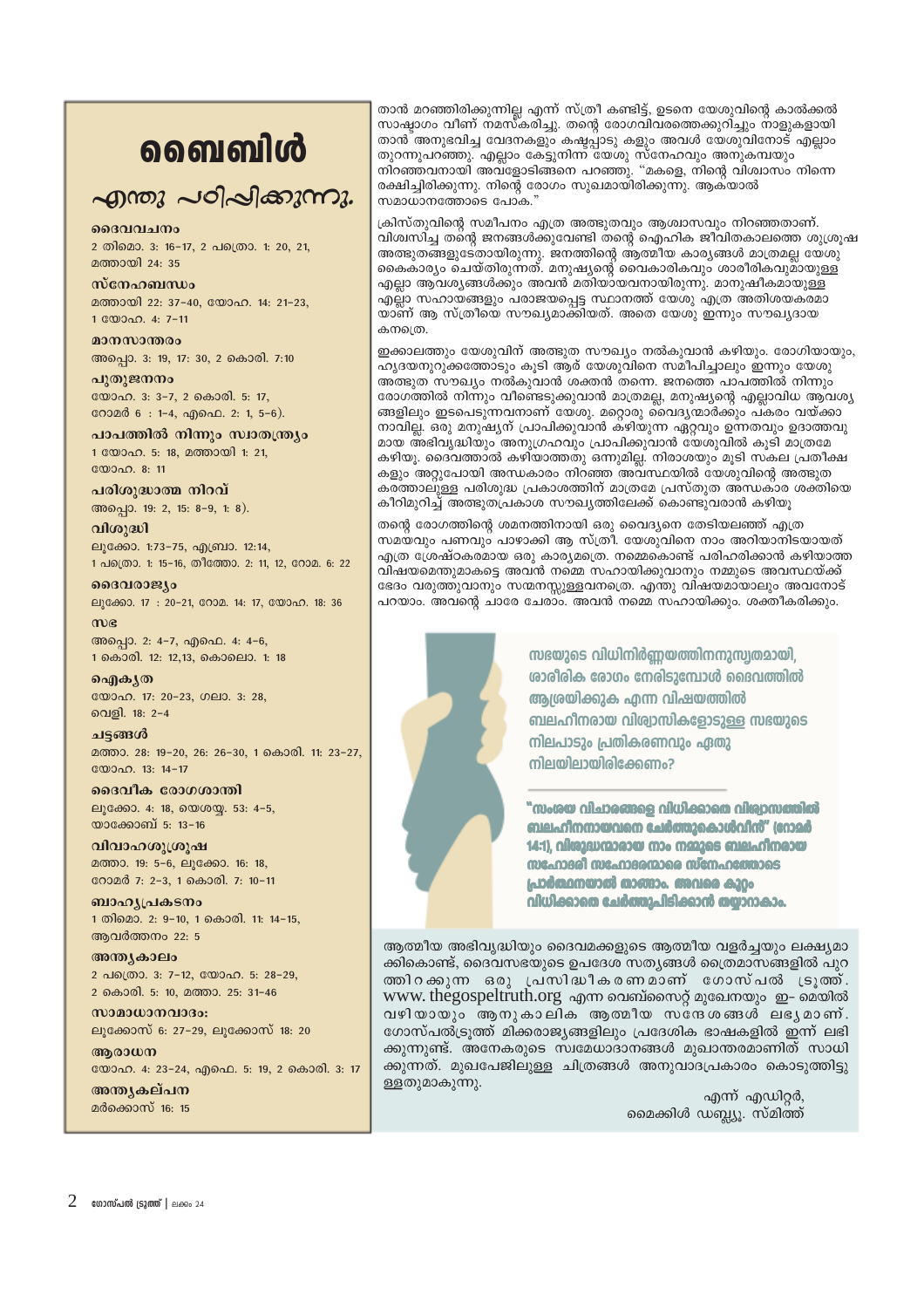മൈക്കിൾ ഡബ്ല്യു. സ്മിത്ത്

എന്ന്

നമുക്ക് ആശ്രയിക്കുവാൻ യോഗ്യൻ.

ജീവിതത്തിലുണ്ടാകുന്ന ഏതു സന്ദർഭങ്ങളിലും ദൈവത്തെ പൂർണ്ണമായി ആശ്രയി ക്കുവാനും ദൈവഹിതമന്വേഷിക്കുവാനും ഞാൻ താത്പര്യത്തോടെ നിർദേശിക്കുന്നു. നമുക്കുള്ളതിനെക്കാൾ മികച്ച ഒരു രക്ഷിതാവിനെയോ, സ്നേഹിതനെയോ, ദാതാവി നെയോ, ഒരു വൈദ്യനെയോ ഞാൻ ചോദിക്കുന്നില്ല. തീർച്ചയായും നമ്മുടെ കർത്താവ്

ഇത്തരത്തിലുള്ള വിഷയത്തിൽ "എന്തു ചെയ്യണം" "എന്തു ചെയ്യരുത്"എന്നെല്ലാം വിശദീ കരിപ്പാൻ ഇത്തവണ കഴിയില്ല. ദൈവത്തെ പൂർണ്ണമായി ആശ്രയിക്കുവാൻ ഇത്തരം സന്ദർഭ ങ്ങളിൽ കഴിയുന്നു എന്നത് വാസ്തവം തന്നെ. അതൊരു കഷ്യതയുടെ നുകമല്ല, പിന്നെ യോ ഒരു ഭാഗ്യപദവിയും ശ്രേഷ്ഠതയുമുള്ള അനുഭവം അത്രെ. രോഗപീഡയുള്ള സന്ദർഭങ്ങളിൽ തിരുവചനം ധ്യാനിക്കുവാനും ദൈവവുമായുള്ള ബന്ധം പുനഃപരിശോധി ക്കുവാനും ഉത്തമമായ ഒരു കാലമാണത്.

ആത്മീയ പക്വതയും പരിശീലനവും പ്രാപിച്ചുകൊണ്ട് പരിശുദ്ധാത്മാവിന്റെ നടത്തിപ്പും ചൈതന്യവും പൂർണ്ണമായി ഉൾകൊണ്ട് നമ്മുടെ ദൈനംദിന ജീവിത ത്തിൽ ഓരോ സാഹചര്യത്തിനനുസരിച്ച് മുമ്പോട്ടു പോകാൻ കർത്താവ് സഹായിക്കട്ടെ.

നടക്കുന്ന നമ്മെ ദൈവം അതിനായി ഒരുക്കടെ.

വിശ്വസിച്ചുകൂടാ? അല്പനേരം കാത്തിരിക്കുവാനോ കഷ്ടത അനുഭവിക്കുവാനോ അശേഷം മനസ്സില്ലാത്ത ലോകത്താണ് നാം ജീവിക്കുന്നത്. വിശ്വാസത്തോടുകൂടി ദൈവത്തെ സേവിക്കുവാൻ നമുക്ക് ദൈവ ഇഷ്ടത്തിന് സമ്പൂർണ്ണമായി കീഴ്പ്പെടേണ്ടതാ യിട്ടുണ്ട്. സതൃപാതയിലൂടെ

ദൈവത്തിങ്കലുള്ള പൂർണ്ണമായ വിശ്വാസമാണിതിന് ആധാരം അല്ലാതെ നമ്മുടെ ജീവിത ത്തിൽ എന്തു സംഭവിക്കുന്നു എന്നതിലല്ല. നമ്മുടെ വിശ്വാസം ഉറ്പ്പുള്ളതാ വണം. കഷ്യപാടുകളുടെ നാളുകളിൽ ദൈവം പ്രാർത്ഥനയ്ക്ക് ഉത്തരം നൽകുന്നില്ലലോ എന്ന ചിന്തവരെ ഉണ്ടായിപ്പോകും. അത്തരം സന്ദർഭങ്ങളിൽ ദൈവീക ഇട പെടലുകൾ തികെച്ചും വൃത്യസ്തമാണ്, മാത്രമല്ല അത് ശാരീരികമായതിനെക്കാൾ ഉപരിയാണ്. ദൈവത്തിന്റെ അഗാധമായ ജ്ഞാനത്തെ്യും അത്ഭുത ശക്തിയെയും നമുക്ക് എന്തുകൊണ്ട്

മാണ് – അത് ഇന്നും നടക്കുന്നുണ്ട്.

ദൈവത്തിന്റെ സിംഹാസനത്തിൽ നിന്നും ശാരീരിക സൗഖ്യത്തിന്റെ കൃപ നിർ ലോഭം നമ്മിലേക്ക് ഒഴുകിയെത്തുന്നുണ്ട്. ജീവിതത്തിൽ ഉണ്ടാകുന്ന കൊടുങ്കാറ്റുകളുടെ മധ്യ ത്തിലും വ്യക്തിപരമായി ഞാൻ വിശ്വാസത്താലുള്ള ദൈവീക പ്രതിഫലവും അശ്വാസവും തിരിച്ചറിഞ്ഞിട്ടുണ്ട്. ഇന്നത്ത പല വിശുദ്ധന്മാർക്കും ദൈവം അവരുടെ ജീവിതത്തിൽ ചെയ്തിട്ടുള്ള സൗഖ്യങ്ങളുടെ അത്ഭുത കഥകൾ ഒരുപാട് പറയാനുണ്ട്. എന്റെ മരണ കിടക്കിയിൽ നിന്നുപോലും ദൈവം എന്നെ യാതൊരുവിധ വൈദൃശാസ്ത്രത്തിന്റെ പിൻബലവും ചികിത്സകളൊന്നുമില്ലാതെ തന്നെ ദൈവം വിടുവിച്ചത് ഞാൻ ഓർക്കുന്നു. പക്ഷാഘാതം പിടിപ്പെട്ട് ജീവിതം മുഴുവനും കിടപ്പുരോഗിയായി അവസാനിക്കുമെന്ന് മെഡിക്കൽ ഡോക്ടർമാർ എല്ലാവരും എന്നെക്കുറിച്ച് വിധി എഴുതി എന്നാൽ ചില വർഷങ്ങൾ കഷ്ടപ്പാടു കളും രോഗപീഢകളും അനുഭവിച്ചു എങ്കിലും ദൈവം പരിപൂർണ്ണ മായി സൗഖ്യ മാക്കി എഴുന്നേല്പിച്ചു. എന്റെ കുഞ്ഞുങ്ങളുടെ കാര്യത്തിലും ഇത്തരം അത്ഭുത സൗഖ്യത്തിന്റെ സാക്ഷ്യങ്ങൾ ഉണ്ടെങ്കിലും വിസ്താരഭയത്താൽ വിവരിക്കുന്നില്ല. അത്ഭുത രോഗസൗഖ്യത്തിന്റെ കാലങ്ങൾ കഴിഞ്ഞുപോയിട്ടില്ല - അത് ഒരു യാഥാർത്ഥ്യ

കർത്താവായ യേശുക്രിസ്തുവിന്റെ കൃപ ഈ കാലഘട്ടത്തിൽ നമ്മിലേക്ക് അനസ്യൂതം ഒഴുകിയെത്തുന്നുണ്ട്. രക്ഷിതാവിൽ നിന്നുള്ള സ്നേഹവും കരുണയും വ്യക്തിപരമായി നമുക്ക് ഒരു അനുഗ്രഹം തന്നെയാണ്. ഇന്നത്തെ പംക്തിയിലെ പ്രധാന പ്രതിപാദ്യ വിഷയം ദൈവീക രോഗശാന്തിയെക്കുറിച്ചുള്ളതാണ്. ചരിത്ര ത്തിലുടനീളം പ്രസ്തുത വിഷയത്തെ ക്കുറിച്ചുള്ള വാദപ്രതിവാദങ്ങൾ കാണാം. തിരുവചനാധിഷ്ഠിതമായുള്ള ഈ വിഷയത്തെ ക്കുറിച്ചുള്ള ഉപദേശങ്ങളും പൊതു വായ പഠിപ്പിക്കലുകളും പ്രധാന സ്ഥീകാര്യമായ പ്രായോ ഗിക നിർദ്ദേശങ്ങളുമാണ് ഈ പംക്തിയിൽ ഉൾപ്പെടുത്തിയിട്ടുള്ളത്. തലമുറ തലമുറയായി ശുശ്രൂഷകന്മാ രുടെ ഇടയിലും മറ്റും ദൈവസഭയിൽ പോലും വൃത്യസ്ത കാഴ്ചപ്പാടുകളും വിഭിന്ന ചിന്താഗതികളുമാണ് ഇത്തരം വിഷയങ്ങളെ സംബന്ധിച്ചുള്ളത്. അതുകൊണ്ടത്രെ ഞങ്ങൾ ഈ വിഷയം പ്രസംഗിക്കുകയും ദൈവം നൽകുന്ന ആത്മീയ നടത്തിപ്പുപോലെ മുമ്പോട്ടു പോകുകയും ചെയ്യുന്നത്.

"ക്രിസ്തുയേശുവിൽ നമ്മെക്കുറിച്ചുള്ള വാത്സല്യത്തിൽ തന്റെ ക്രിസ്തുയേശുവിൽ അവനോടുകൂടെ ഉയർത്തെഴുന്നേല്പിച്ചു സ്വർഗ്ഗത്തിൽ ഇരുത്തുകയും ചെയ്തു" – എഫെ. 2:6–7.



<u>പത്രാധിപലേഖനം</u>

കൃപയുടെ അതൃന്തധനത്തെ വരും കാലങ്ങളിൽ കാണിക്കേണ്ടതിന്,

### www.thegospeltruth.org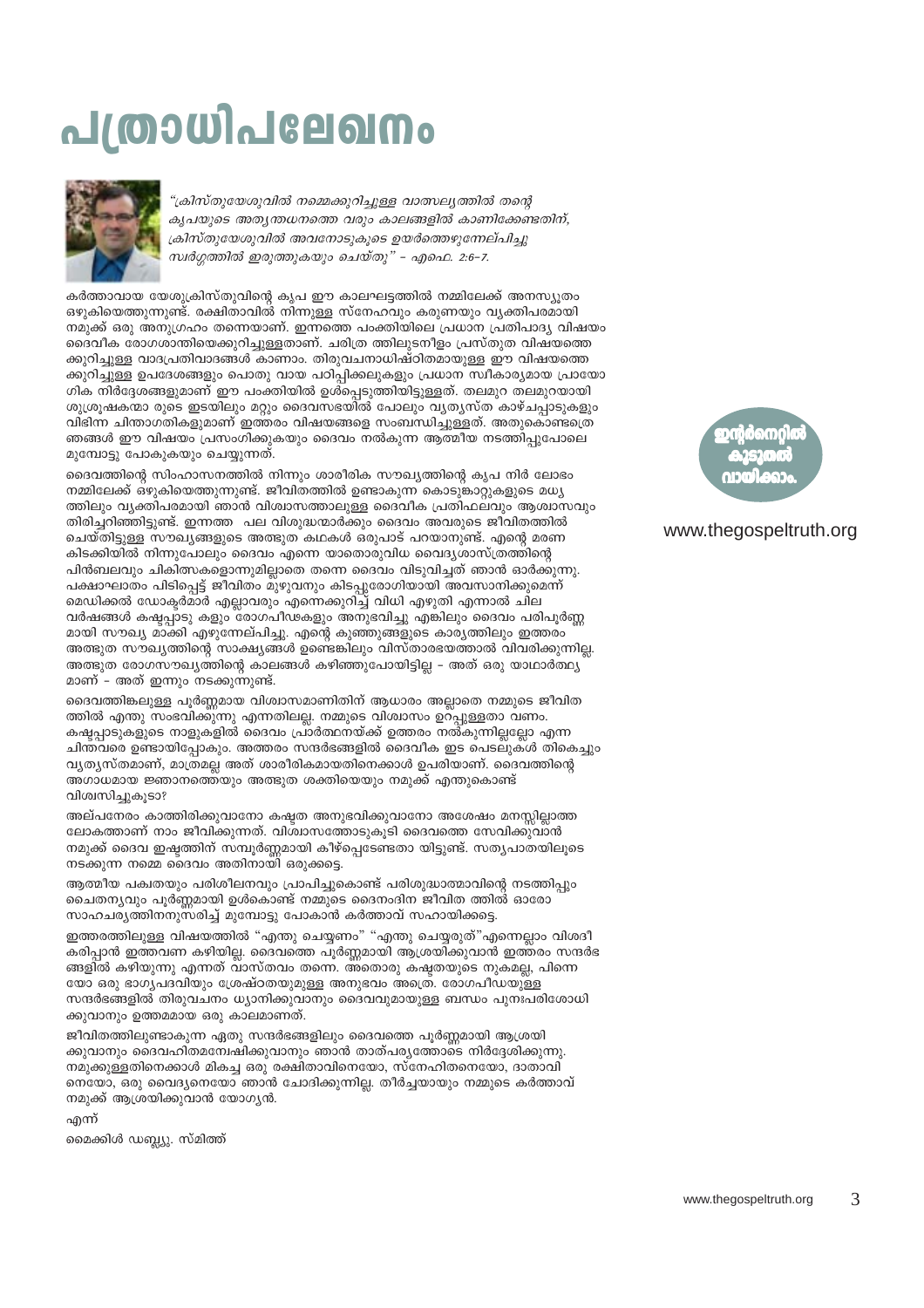# ബൈബിൾ പഠനസഹായി

# വിഷയം $\cdot$  ദൈവിക രോഗശാന്തി എന്ന ഉപദേശം

വേദഭാഗം: സാക്ഷാൽ നമ്മുടെ രോഗങ്ങളെ അവൻ വഹിച്ചു. നമ്മുടെ വേദനകളെ അവൻ ചുമന്നു. നമോ ദൈവം അവനെ ശിക്ഷിച്ചും അടിച്ചും ദണ്ഡിപ്പിച്ചുമിരിക്കുന്നു എന്നു വിചാരിച്ചു– യെശയ്യ 53: 4, 5.

രത്നച്ചുരുക്കം : മനുഷ്യവർഗ്ഗത്തിന്റെ ശാരീരികവും വൈകാരികവുമായ ആവശ്യങ്ങൾക്കു പര്യാപ്തമായ ശുശ്രൂഷകൾ നിറവേറ്റുക എന്നതാണ് ക്രിസ്തുവിന്റെ ഉദ്ദേശ്യം. രോഗികളെ സൗഖ്യമാക്കുന്നതായിരുന്നു അപ്പൊസ്തലന്മാരുടെ ശുശ്രൂഷയുടെ പ്രധാനഭാഗം. ശാരീരിക സൗഖ്യവും ക്രിസ്തുവിന്റെ ക്രൂശിന്റെ പ്രധാനലക്ഷ്യങ്ങളിലൊന്നായിരുന്നു രോഗത്തിൽ നിന്നുള്ള വിടുതലിനായി ദൈവത്തെ ആശ്രയിക്കുന്നതും സൗഖ്യം അനുഭവമാക്കുന്നതുമെല്ലാം ദൈവമക്കൾക്ക് അവകാശപെട്ട ശ്രേഷ്ഠപദവിയാണിന്നും.

- ക്രിസ്തു സൗഖ്വമാക്കിയതനെക്കുറിച്ചുള്ള പ്രവചനം.
	- A. യെശയ്യ 61: 1, 2 സൗഖ്യത്തിനുവേണ്ടി യത്രെ യേശു വന്നത്.
	- B. യെശയ്യ. 53: 3-5 നമ്മുടെ ദുഃഖത്തെയും വേദനകളെയും അവൻ ചുമന്നു.
	- C. യെശയ്യ 35: 4-6 മശിഹായുടെ അത്ഭുതങ്ങളെക്കുറിച്ചുള്ള പ്രവചനം

#### II ക്രിസ്തുവിന്റെ ഭൂമിയിലുള്ള സൗഖ്വപ്പെടുത്തൽ (പ്രവചന നിറവേറ്റൽ)

- A. മത്തായി. 8:16-17 യെശയ്യാവിന്റെ പ്രവചനം ക്രിസ്തുവിൽ നിവർത്തിയായി.
- B. മത്തായി. 11: 4-5 കുരുടനെയും, മുടന്തനെയും കുഷ്ഠരോഗിയേയും സൗഖ്യമാക്കുകയും മരിച്ചവരെ ഉയർപ്പിക്കു കയും ചെയ്തു. (മത്തായി. 15: 30-31)
- C. മത്തായി 4: 23-24 സകലവിധ ദീനങ്ങ ളെയും രോഗങ്ങളെയും സൗഖ്യമാക്കി. (ലുക്കോസ് 4:40; 7:21)
- D. അപ്പൊ: 10:38 പീഡിതരെ സൗഖ്യമാക്കി
- E അപ്പൊ. 2: 22 അത്ഭുത അടയാള വീര്യപ്രവർത്തനങ്ങൾ മുഖാന്തരം മശീഹാ എന്നുറപ്പിച്ചു.

#### III അപ്പൊസ്തലന്മാരുടെ സൗഖ്യമാക്കാനുള്ള ശക്തി.

- A. മത്തായി 10:1, 7-8 ക്രിസ്തു തന്റെ ശിഷ്യന്മാർക്ക് അധികാരം കൊടുത്തു.
- B. ലൂക്കോസ് 10:1, 9 സൗഖ്യമാക്കാൻ എഴുപതുപേരെ നിയമിച്ചു.
- C. മാർക്കൊസ് 16:17-20 അത്ഭൂത അടയാളങ്ങളാൽ വചനം ഉറപ്പിച്ചു.
- D. അപ്പൊ. 5:12-16 അപ്പൊസ്തലന്മാരാൽ പല അത്ഭൂതങ്ങളും നടന്നു.

#### IV സൗഖ്വമാക്കുവാനുള്ള വരം

- A. 1 കൊരി 12: 4, 9 സൗഖ്യമാക്കാനുള്ള വരം B. 1 കൊരി.12: 29-31,എല്ലാവർക്കും ഈ വരമില്ല.
- ക്രിസ്തുവിന്റെ ശക്തി ഇന്നും നിലനിൽക്കുന്നു.
	- A. എബ്രായർ13:8 യേശുക്രിസ്തു അനന്യൻ തന്നെ B. മത്തായി 28:18 ക്രിസ്തു എല്ലാ
	- മഹത്വത്തിനും യോഗ്യൻ
	- C. എഫെസ്യർ 3:20, 21 ചോദിക്കുന്നതിനും മീതെ.

#### VI രോഗികൾക്കായുള്ള നിർദ്ദേശങ്ങൾ (വിളി, അഭിഷേകം, പ്രാർത്ഥന)

- A. യാക്കോബ് 5:14-16 രോഗികളെ സൗഖ്യ മാക്കാൻ മൂപ്പന്മാരെ നിയോഗിക്കുന്നു.
- B. മർക്കൊസ്. 6: 12-13 ശിഷ്യന്മാരെ അഭിഷേകം ചെയ്തു.
- C. അപ്പൊ: 28: 8-9 കൈവയ്പ്പു ശുശ്രൂഷ  $(2000000, 16:18)$

#### VII വിര്വാസത്തിന്റെ ആവശ്വകത

- A. മർക്കൊസ് 11:22 ദൈവത്തിൽ വിശ്വസിക്കു.
- B. മത്തായി 13 : 58 ക്രിസ്തുവിന്റെ പ്രവർത്തനത്തിന് അവിശ്വാസം തടസ്സമായി.
- C. മത്തായി 17: 20−21 പ്രാർത്ഥനയാലും ഉപവാസത്താലും വിശ്വാസം മുലം അത്ഭുതം നടക്കും.

#### VIII ദൈവത്തെ അന്വേഷിക്കുന്നതിന്റെ പ്രാധാന്വത

- A. സങ്കീ. 103. 2-3 സൗഖ്യം ദൈവത്തിൽ നിന്നും വരുന്നു.
- B. 2 ദിന. 16:12 ആസാ ദൈവത്തെ അന്വേഷിച്ചു.
- C. മത്തായി. 7:7-11 യാചിപ്പിൻ നിങ്ങൾക്ക് ലഭിക്കും.
- D. 1 യോഹ.. 5:14. ദൈവേഷ്യപ്രകാരം യാചിക്കുക.
- E. എബ്രായർ. 11:6 ദൈവാന്വേഷികൾക്ക് അവൻ പ്രതിഫലം കൊടുക്കുന്നു.
- F. 2 കൊരി. 12:7-9 സൗഖ്യം എപ്പോഴും ദൈവത്തിന്റെ മറുപടിയല്ല.

#### $IX$   $\alpha$   $\alpha$   $\alpha$   $\beta$   $\alpha$   $\beta$   $\alpha$   $\beta$   $\alpha$   $\beta$   $\alpha$   $\beta$   $\alpha$   $\beta$   $\alpha$   $\beta$   $\alpha$   $\beta$   $\alpha$   $\beta$   $\alpha$   $\beta$   $\beta$   $\alpha$   $\beta$   $\beta$   $\alpha$   $\beta$   $\beta$   $\beta$   $\alpha$   $\beta$   $\beta$   $\beta$   $\alpha$   $\beta$   $\beta$   $\beta$   $\alpha$   $\beta$   $\beta$   $\beta$   $\alpha$   $\$

- A. മത്തായി 14:14 യേശുവിന്റെ മനസലിവ്
- B. മർക്കോസ് 1:40-43 യേശു ഒരു
- കുഷ്ഠരോഗിയെ സൗഖൃ്മാക്കി. C. മത്തായി 9:35-36 ജനത്തിന് ഒരു
- ഇടയനെ ആവശ്യമാകുന്നു.
- D. എബ്രായർ. 4:15-16 യേശു നമ്മുടെ ബലഹീനതകളിൽ താങ്ങും.

#### പെന്നും<br>ഹാരം

നാം ചോദിക്കുന്നതിലും നിനെക്കുന്നതിലും അത്യ ന്തപരമായി ചെയ്യുവാൻ നമ്മിൽ വ്യാപരിക്കുന്ന വിശ്വാസത്താൽ കഴിയുന്നവന്, സഭയിലും ക്രിസ്തു യേശുവിലും എന്നേക്കും തലമുറ, തലമുറയായും മഹത്വം ഉണ്ടാകട്ടെ. ആമെൻ -എഫെസ്യർ. 3: 20, 21.

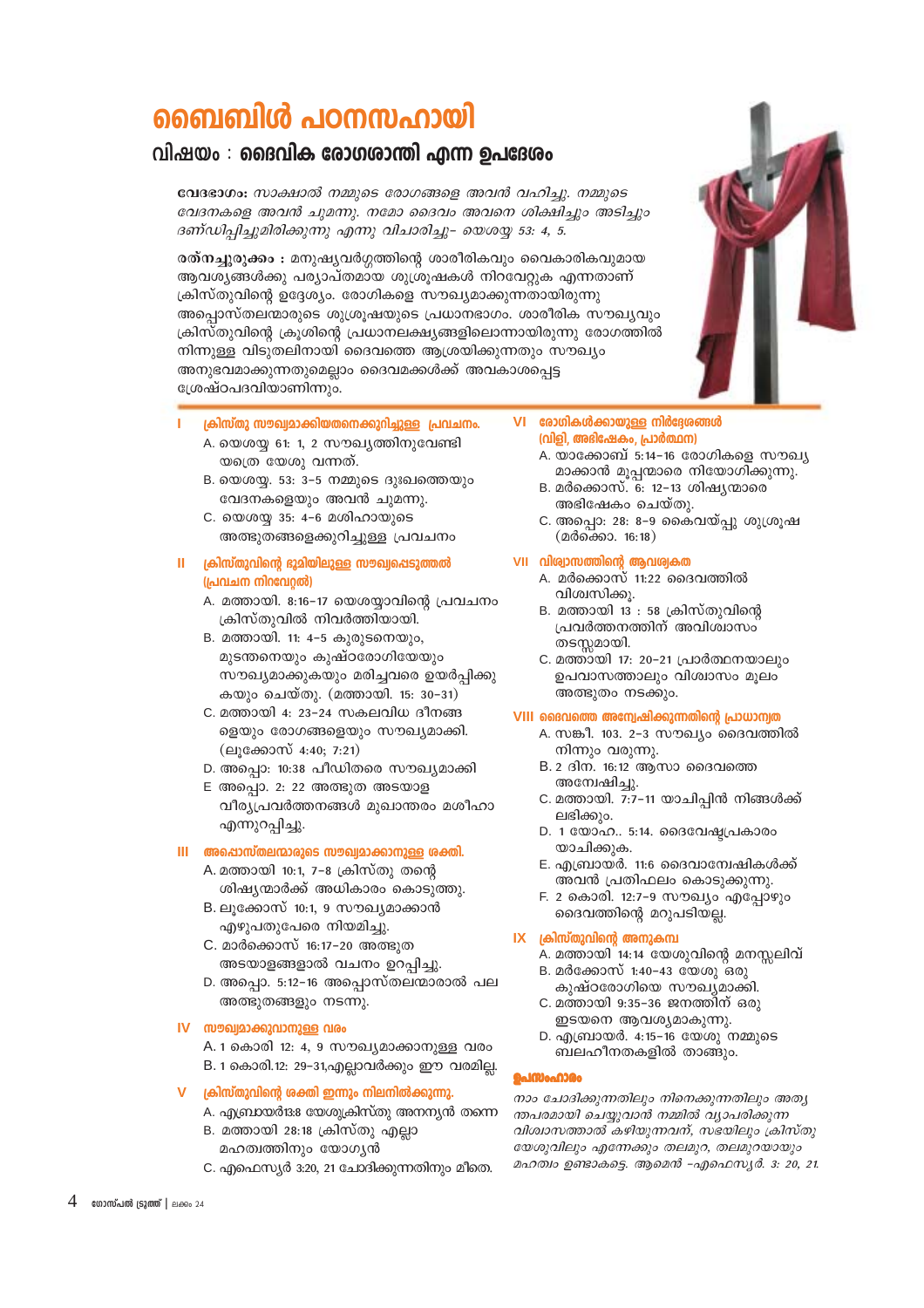# ദൈവീക രോഗശാന്തിയുടെ

### അനുഗ്രഹവും അവകാശവും

"ദരിദ്രന്മാരോട് സുവിശേഷം അറിയിക്കുവാൻ കർത്താവ് എന്നെ അഭിഷേകം ചെയ്യുകയിൽ അവന്റെ ആത്മാവ് എന്റെ മേൽ ഉണ്ട്; ബദ്ധന്മാർക്കു വിടുതലും കുരുടന്മാർക്കു കാഴ്ചയും പ്രസംഗിക്കുവാനും പീഡിതന്മാരെ വിടുവിച്ചയ്ക്കുവാനും കർത്താവിന്റെ പ്രസാദവർഷം പ്രസംഗിക്കുവാനും എന്നെ അയച്ചിരിക്കുന്നു."

തിരുവചനത്തിലെ അതിമനോഹരമായ ഒരു വാക്യം ലൂക്കോസ് 4:18ൽ ക്രിസ്തു തന്റെ ശുശ്രൂഷയും വിളിയും ആധാരമാക്കി ശബ്ദത്തു നാളിൽ പള്ളിയിൽ പരസ്യമായി യെശയ്യാവ് പ്രവാചകന്റെ പുസ്തകത്തിൽ നിന്ന് വായിച്ചത് രേഖപ്പെടുത്തിയിരിക്കുന്നതാണ്. ക്രിസ്തു നല്കുന്ന ആത്മീക സൗഖ്യത്തിന്റെ സംഗ്രഹമാ ണ് ഇവിടെ അതിശ്രേഷ്ഠമായി സംഗ്രഹിച്ചിരിക്കു ന്നത്. നമ്മുടെ പ്രാപ്തിക്ക് അനുസരണമായിട്ടല്ല ക്രിസ്തു കൃപയാൽ സൗജന്യമായിട്ടത്രേ മാനവ രാശിക്ക് ദൈവത്തോടുള്ള നിരപ്പും ആത്മാക്ക ളുടെ സൗഖ്യവും തന്റെ പാപപരിഹാരയാഗത്താ ൽ നേടിത്തന്നത്. പാപത്തിന്റെ അടിമത്വ ത്തിൽ ആയിരുന്നവരെ അവൻ മോചിപ്പിച്ചു; ആത്മീക അന്ധകാരത്തിൽ ആയിരുന്നവർക്ക് പ്രകാശവും, നിരാശയിൽ ആയിരുന്നവർക്ക് പ്രത്യാശയും ആത്മാക്കളുടെ രക്ഷയിൽ കൂടി നല്കി.

#### യെരയാവ് ക്രിസ്തുവിനെക്കുറിച് പ്രവചിക്കുന്നു

ക്രിസ്തു നല്കുന്ന അത്ഭുതകരമായ ആത്മസൗ ഖ്യം യെശയ്യാവ് 53:4–5ൽ പ്രവചിച്ചിരിക്കുന്നത് "സാക്ഷാൽ നമ്മുടെ രോഗങ്ങളെ അവൻ വഹിച്ചു; നമ്മുടെ വേദനകളെ അവൻ ചുമന്നു..... നമ്മുടെ അതിക്രമങ്ങൾ നിമിത്തം മുറിവേറ്റു, നമ്മുടെ അകൃതൃങ്ങൾ നിമിത്തം തളർന്നുമിരി ക്കുന്നു.. അവന്റെ അടിപ്പിണരുകളാൽ നമുക്ക് സൗഖ്യം വന്നുമിരിക്കുന്നു". സന്ദർഭോചിതമായും വ്യാഖ്യാനപരമായും അടിപ്പിണരുകളാൽ സൗഖ്യം വന്നുമിരിക്കുന്നു എന്നതു ക്രിസ്തു നല്കിയ ആത്മീക സൗഖ്യവും പാപത്തിന്റെ ശക്തിയിൽ നിന്നുള്ള പ്രാണന്റെ വീണ്ടെടുപ്പു മാണ്. ഇതിനും പുറമെ ക്രിസ്തു നമ്മുടെ രോഗങ്ങളെ ചുമന്നു എന്നും പ്രസ്താവിച്ചിരി ക്കുന്നു. "രോഗങ്ങൾ' എന്ന പദം അസുഖം, രോഗം, ഉത്കണ്ഠ, കഷ്ടത എന്നീ ആശയങ്ങൾ ഉൾക്കൊള്ളുന്നു. യേശുവിനെക്കുറിച്ച് പ്രവചിക്ക പ്പെട്ടിരിക്കുന്ന ഈ പ്രവചനവും മറ്റുള്ള പ്രവചന ങ്ങളും അത്ഭുതകരമായി കുരുടന്റെ കണ്ണുക ളെയും ചെകിടന്റെ കാതുകളെയും തുറന്നപ്പോൾ നിവൃത്തിയായി (യെശയ്യാവ് 35: 4-6)

#### ക്രിസ്തു രോഗികളെ സൗഖ്വമാക്കി

ആത്മസൗഖ്യവും ശരീരത്തിന്റെ സൗഖ്യവും ഭൂമിയിൽ ക്രിസ്തുവിന്റെ ശുശ്രുഷയിൽ പരസ് പരം യോജിച്ചു നില്ക്കുന്നതിനാൽ അവയെ തമ്മിൽ വേർതിരിക്കുവാൻ ഏറെക്കുറെ അസാ ദ്ധ്യമാണ്. യോഹന്നാൻ സ്നാപകന്റെ ശിഷ്യന്മാ രോട്: കുരുടൻ കാണുന്നു; മുടന്തർ നടക്കുന്നു; കുഷ്ഠരോഗികൾ ശുദ്ധരായി തീരുന്നു; ചെകിടർ കേൾക്കുന്നു; മരിച്ചവർ ഉയർക്കുന്നു എന്ന് യോഹന്നാനെ ചെന്ന് അറിയിക്കുവാൻ യേശു

പറഞ്ഞു (മത്തായി 11:4-5) മത്തായി 8:16-17ൽ ക്രിസ്തുവിന്റെ രോഗശാന്തി ശുശ്രൂഷയെക്കുറിച്ച് പ്രവചിച്ചിരുന്നത് നിറവേറുന്നതായി വ്യക്തമാക്കി യിരിക്കുന്നു. അവൻ സകല ദീനക്കാർക്കും സൗഖ്യം വരുത്തി: അത് അവൻ നമ്മുടെ ബലഹീനതകളെ എടുത്തു വ്യാധികളെ ചുമന്നു എന്ന പ്രവചനം നിവൃത്തിയാകുവാൻ ആയി രുന്നു. യേശു സകല ദീനത്തെയും വ്യാധിയെ യും സുഖപ്പെടുത്തി (മത്തായി 4: 23-24); പിശാച് ബാധിച്ചവരെയൊക്കെയും സൗഖ്യമാക്കി (അപ്പൊ. പ്രവർത്തികൾ 10:38). ജനങ്ങളുടെ നടുവിൽ ചെയ്ത ശക്തിയും അത്ഭുതങ്ങളും, അടയാളങ്ങളും കൊണ്ട് ദൈവം അവനെ അയച്ചു എന്ന് തെളിയിക്കപ്പെട്ടു (അപ്പൊ. പ്രവർ ത്തികൾ 2:22)

#### ശിഷന്മാർ സൗഖം നല്കി

യേശു തന്റെ ശിഷ്യന്മാർക്ക് അശുദ്ധാത്മാക്കളെ പുറത്താക്കുവാനും സകല ദീനവും വ്യാധിയും പൊറുപ്പിക്കുവാനും അവർക്ക് അധികാരം കൊടുത്തു (മത്തായി 10:1). കർത്താവ് എഴുപതു പേരെ ദൈവരാജ്യത്തിന്റെ സുവിശേഷം പ്രസംഗിക്കുവാനും രോഗികളെ സൗഖ്യമാക്കു വാനും നിയമിച്ച് അയച്ചു (ലുക്കോസ് 10:9). അപ്പൊ. പ്രവർത്തികൾ 5:12ൽ വായിക്കുന്നത് അപ്പൊസ്തലന്മാരുടെ കയ്യാൽ ജനത്തിന്റെ ഇടയിൽ പല അത്ഭുതങ്ങളും അടയാളങ്ങളും നടന്നു എന്നാണ്. അപ്പൊസ്തലന്മാർ ചെയ്ത അടയാളങ്ങളും അത്ഭുതങ്ങളും വചനത്തെ ഉറപ്പിച്ചു പോന്നു (മർക്കൊസ് 16:17–20)

#### രോഗശാന്തിയുടെ വരം

ദൈവീകമായ രോഗശാന്തിയുടെ വരം പരിശുദ്ധാ ത്മാവിൽ കൂടിയും സഭയിൽ നല്കപ്പെട്ടി രിക്കുന്നു. (1 കൊരിന്ത്യർ 12:4–9). ഉചിതമെന്നു കാണുമ്പോൾ ദൈവം സുവിശേഷത്തിന്റെ അഭിവൃദ്ധിക്കുവേണ്ടി നല്കുന്ന വൃതൃസ്തമായ ഒരു വരമാണ് ഇത്. രോഗികളുടെ മേൽകരം വയ്ക്കുമ്പോൾ നല്കപ്പെടുന്ന സൗഖ്യത്തിന്റെ വരം എല്ലാ വിശുദ്ധന്മാർക്കും നല്കുന്നില്ല. 1 കൊരിന്ത്യർ 12:29-30ൽ ചോദിക്കുന്നത്. "എല്ലാവരു പ്രവാചകന്മാരോ? എല്ലാവരും വീര∖്പ്രവർത്തികൾ ചെയ്യുന്നവരോ്? എല്ലാവരും രോഗശാന്തി വരം ഉള്ളവരോ?" ഈ ചോദ്യങ്ങ ൾക്ക് വ്യക്തമായ ഉത്തരം "ഇല്ല" എന്നാകുന്നു. എല്ലാവർക്കും ഒരേ വരങ്ങൾ അല്ല. എന്നാൽ ദൈ്വത്തിന്റെ ആത്മാവ് അതിനു് യോഗൃരായവ രിലേക്കും വിശ്വാസികളുടെ സമുഹത്തിലേക്കും തലമുറകൾക്കുവേണ്ടി ഉചിതമായ സമയത്ത് അവ പകർന്നുകൊണ്ടിരിക്കും.



"ໝຜາ സർവോന്നതനായി വാഴുന്നതിനാൽ **എല്ലാ രോഗങ്ങളും** വ്വാധികളും സൗഖ്വമാക്കുവാൻ പ്രാപ്തനാണ്."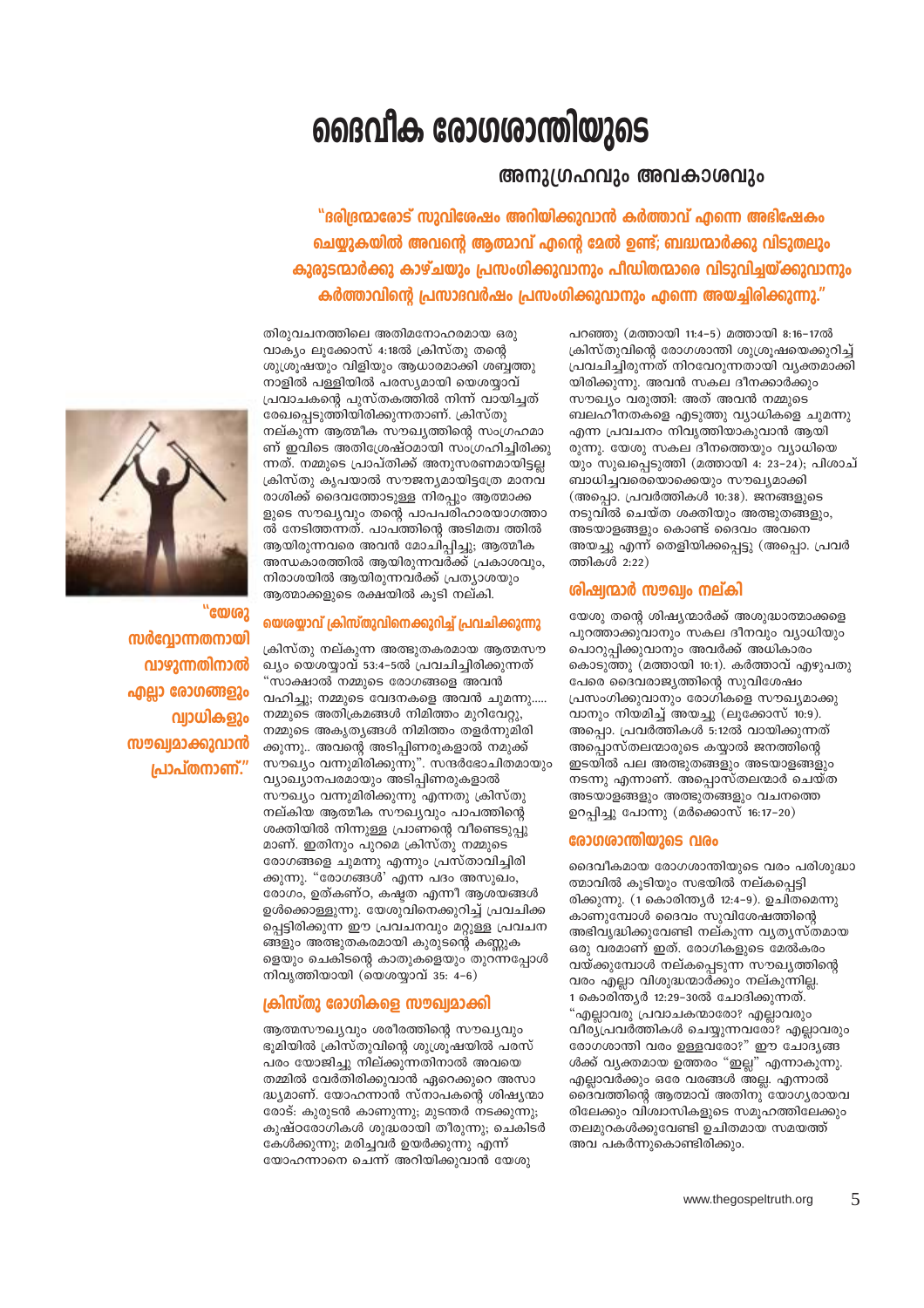

"അത് ഒരിക്കലും ഒരു ഭാരം ആകുവാൻ ഉദേശിച്ചുകൊണ്ടുള്ളതല്ല പിന്നെയോ നമ്മെ സമ്പൂർണ്ണമായും സ്നേഹവാനായ ദൈവത്തിന്റെ കരങ്ങളിൽ ആശ്രയിച് ഏല്പിക്കുന്നതിനുള്ള അവകാശമാണ്."

ചരിത്രപരമായും നവോത്ഥാനകാലത്തും തൽക്ഷ ണമുള്ള വലിയ സൗഖ്യങ്ങൾ നടന്നിരുന്നത് മശിഹായിൽ ഇന്നും കുറയുന്നില്ല. അവിടുന്ന് ഇന്നും ആത്മാക്കളുടെ രക്ഷിതാവും ശരീരത്തി ന്റെയും പ്രാണന്റെയും സൗഖ്യദായകനുമാണ്. യേശു സർവ്വോന്നതനായി വാഴുകയും എല്ലാ രോഗങ്ങളും വ്യാധികളും സൗഖ്യമാക്കുവാൻ പ്രാപ്തനുമാണ്. യേശുക്രിസ്തു ഇന്നലെയും ഇന്നും എന്നെന്നേയ്ക്കും അനന്യനാണ് (എബ്രാ യർ 13:8) യേശു പറഞ്ഞു. "സ്വർഗ്ഗത്തിലും ഭുമിയി ലും സകല അധികാരവും എനിക്കു നല്കപ്പെട്ടിരി നാളും നിങ്ങളോടുകൂടെ ഉണ്ട്"(മത്തായി 28: 18-20)

#### ദൈവിക ഇടപെടൽ

രോഗത്തിന്റെയും കഷ്ടതയുടെയും സമയം ദൈവമക്കളിൽ ദൈവത്തിന്റെ അത്ഭുതകരമായ കൃപ പകരുന്നു. വിശുദ്ധന്മാരെ രോഗത്തിൽ നിന്നും വ്യാധിയിൽ നിന്നും ഒഴിക്കപ്പെട്ടിട്ടില്ലയെ ങ്കിലും ശരീരത്തിന്റെ സൗഖ്യത്തിനുള്ള അവകാ ശം അവർക്കു ക്രിസ്തുവിൽ ഉണ്ട്. ദൈവീക സൗഖ്യം സ്വാഭാവികമായോ മനുഷ്യന്റെ പ്രാപ്തി കൊണ്ടോ ഉളവാക്കുന്നതല്ല. അത് ദൈവീകമായ ഇടപെടലിനാൽ സ്വഭാവികമായതിനെ നീക്കി അസാദ്ധ്യമായതിനെ നടപ്പാക്കുന്നതാണ്. യേശുവി ൽ ആശ്രയിച്ച് ശരീരത്തിന്റെയും മനസ്സിന്റെയും സൗഖ്യം നേടുന്നത് ദൈവജന്ത്തിന്റെ അവകാശ വും കർത്താവിനെ സേവിക്കുന്നതിന്റെ ഒരു ഗുണവുമാണ്. തന്റെ ജനത്തിന്റെ സൗഖ്യദായ കനായി ദൈവം ഇന്നും വെളിപ്പെട്ടുവരുന്നു.

#### ദീനക്കാർക്കുള്ള നിർദ്ദേശങ്ങൾ

ദീനക്കാർക്കുള്ള നിർദ്ദേശങ്ങൾ ബൈബിൾ, യാക്കോബ് 5:14-16ൽ നല്കുന്നു. "നിങ്ങളിൽ ദീനമായി കിടക്കുന്നവൻ സഭയിലെ മുപനെ വരുത്തട്ടെ. അവൻ കർത്താവിന്റെ നാമത്തിൽ അവനെ എണ്ണ പുശി അവനുവേണ്ടി പ്രാർത്ഥി ക്കട്ടെ. എന്നാൽ വിശ്വാസത്തോടുകൂടിയ പ്രാർത്ഥന ദീനക്കാരനെ രക്ഷിക്കും. കർത്താവ് അവനെ എഴുന്നേല്പിക്കും, അവൻ പാപം ചെയ്തിട്ടുണ്ടെങ്കിൽ അവനോട് ക്ഷമിക്കും. എന്നാൽ നിങ്ങൾ രോഗശാന്തി വരേണ്ടതിനു തമ്മിൽ തമ്മിൽ പാപങ്ങളെ ഏറ്റുപറഞ്ഞ് ഒരുവനുവേണ്ടി ഒരുവൻ പ്രാർത്ഥിക്കുവിൻ. നീതി മാന്റെ ശ്രദ്ധയോടുകൂടിയ പ്രാർത്ഥന വളരെ ഫലിക്കുന്നു".

ദീനക്കാരൻ തന്റെ വിശ്വാസത്താലും ആഗ്രഹത്താ ലും സഭയിലെ മൂപ്പന്മാരെ വരുത്തി പ്രാർത്ഥിപ്പി ക്കുവാൻ നിർദ്ദേശിച്ചിരിക്കുന്നു. മൂപ്പന്മാർ അപ്പൊ സ്തലന്മാരുടെ മാതൃക പിൻപറ്റി (മർക്കൊസ് 6:12-13) രോഗിയെ എണ്ണ പൂശണം. ദൈവവചനം അനുസരിക്കുന്നതിലാണ് ശക്തി. എണ്ണയിൽ അല്ല. ക്രിസ്തുവിന്റെയും അപ്പൊസ്തലന്മാരുടെയും മാതൃക ദൃഷ്ടാന്തമാക്കി മൂപ്പൻ രോഗിയുടെ മേൽ കൈവച്ച് പ്രാർത്ഥിക്കണം (മർക്കൊസ് 16:18, അപ്പൊ. പ്രവർത്തികൾ 28:8-9) ദൈവം തന്റെ വിശുദ്ധ ശുശ്രൂഷകന്മാരെ മാനിക്കുന്നതിനാൽ കരംവച്ച് പ്രാർത്ഥിക്കുമ്പോൾ അനുഗ്രഹത്തി ന്റെയും ശക്തിയുടെയും പകർച്ച ഉണ്ടാകുന്നു.

#### വിര്വാസത്തിന്റെ ആവശ്വകതകൾ

ജനങ്ങൾ ചിലപ്പോൾ മറ്റുള്ളവരുടെ വിശ്വാസ ത്താലും ചിലപ്പോൾ അവരുടെ തന്നെ വിശ്വാസ ത്താലും സൗഖ്യമാകുന്നു. പ്രധാനവും ആവശ്യമാ യിരിക്കുന്നതും എന്തെന്നാൽ വിശ്വാസവും ദൈവ ത്തിലുള്ള ആശ്രയവുമാണ്. യേശുതന്നെ നസ്ര ത്തിൽ ആയിരുന്നപ്പോൾ അവരുടെ അവിശ്വാസം നിമിത്തം അവിടെ വളരെ വീര്യപ്രവർത്തികൾ ചെയ്തില്ല (മത്തായി 13:58). മലകളെ നീക്കുവാൻ കടുകുമണിയോളം വിശ്വാസം ആവശ്യമുള്ളപ്പോൾ അത്ഭുതങ്ങളെ പ്രവർത്തിപ്പിക്കുന്നതിന് ഉപവാ സവും പ്രാർത്ഥനയുമാണ് ആവശ്യം (മത്തായി 17:20-21). ദൈവം സൗഖ്യം നല്കാത്ത അവസര ങ്ങൾ ഉണ്ടാകാമെങ്കിലും, വിശ്വാസം ചഞ്ചലപ്പെ ടേണ്ടതില്ല, കാരണം വിശ്വാസത്തിന്റെ ആധാരം ക്രിസ്തു ആകുന്നു, പ്രാർത്ഥനയുടെ മറുപടി അല്ല.

#### ആശ്രയിക്കുന്നതിനാലുള്ള അവകാശം

യഥാർത്ഥ സൗഖ്യം വരുന്നത് "സകല രോഗ ത്തെയും സൗഖ്യമാക്കുന്ന" ദൈവത്തിൽ നിന്നാണ് (സങ്കീർത്തനങ്ങൾ 103:3). നമ്മുടെ ജീവിതത്തെ ബാധിക്കുന്ന എല്ലാ കാര്യങ്ങളിലും ദൈവത്തിൽ വിശ്വസിക്കുവാനും ആശ്രയിക്കു വാനും തിരുവചനം നമ്മെ പഠിപ്പിക്കുന്നു. "എന്നാൽ വിശ്വാസം കൂടാതെ ദൈവത്തെ പ്രസാദിപിക്കുവാൻ കഴിയുന്നതല: ദൈവത്തി ന്റെ അടുക്കൽ വരുന്നവൻ ദൈവം ഉണ്ട് എന്നും, തന്നെ അന്വേഷിക്കുന്നവർക്ക് പ്രതിഫലം .<br>കൊടുക്കുന്നു എന്നും വിശ്വസിക്കേണ്ടതലോ" (എബ്രായർ 11:6). ദീനക്കാരനും കഷ്ടത അനുഭ വിക്കുന്നവരും വിശ്വാസത്താൽ പ്രത്യാശയോടെ ദൈവത്തെ അന്വേഷിക്കണം. പഴയ നിയമത്തിൽ കാലിൽ ദീനം പിടിച്ച ആസ, തന്റെ ദീനത്തിൽ യഹോവയെ അല്ല, വൈദൃന്മാരെയ്ത്രേ അന്വേ ഷിച്ചതു" (2 ദിനവൃത്താന്തം 16:12). ദൈവത്തി ന്റെ അടുത്തേക്കു വരുന്നത് ഒരു അവസാന ശ്രമം എന്ന നിലയ്ക്ക് ആയിരിക്കാതെ തന്റെ മക്കൾക്ക് നല്ല ദാനങ്ങളെ നല്കുവാൻ ആഗ്രഹി ക്കുന്ന പിതാവിന്റെ അടുക്കലേക്ക് എന്നതു പോലെ വേണം ചെല്ലുവാൻ. അനേകർക്കും ദൈവീക സൗഖ്യത്തിന്റെ ഉപദേശം വഹിക്കു വാൻ ഭാരമുള്ള ഒരു കുരിശ് ആയിരിക്കുന്നു. അത് ഒരിക്കലും ഭാരമാകുവാൻ ഉദ്ദേശിച്ചുകൊ ണ്ടുള്ളതല്ല, പിന്നെയോ നമ്മെ സമ്പൂർണ്ണമായും സ്നേഹവാനായ ദൈവത്തിന്റെ കരങ്ങളിൽ ആശ്രയിച്ച് ഏല്പിക്കുവാനുള്ള അവകാശമാണ്. നിശ്ചയമില്ലാത്ത സന്ദർഭങ്ങളിൽ രക്ഷകനിൽ പൂർണ്ണമായി ആശ്രയിച്ചാൽ വലിയ സമാധാനം ലഭിക്കാം.

#### ധൈര്വത്തോടെ അടുത്തു ചെല്ലുക

ഭൂമിയിൽ മനുഷ്യകുലത്തിൽ ഹൃദയം നുറുങ്ങി യവരെയും മാനസ്സികമായും, ശാരീരികമായും രോഗികളായവരെയും യേശു ശുശ്രൂഷിച്ചു. പുരുഷാരത്തെ കണ്ട് മനസ്സലിഞ്ഞതുകൊണ്ടാ ണ് യേശു അങ്ങനെ ചെയ്തത്. (മത്തായി 14:14). ഇന്ന് ക്രിസ്തുയേശു നമ്മുടെ ബലഹീനതക ളിൽ സഹതാപം കാണിക്കുവാൻ കഴിവുള്ളവ നാണ് (എബ്രായർ 4:15–16). വൈകാരികമായി അന്ധകാരത്തിലോ, ശാരീരികമായ വേദന യിലോ ഇരിക്കുന്ന എല്ലാവർക്കും സഹായത്തി നുള്ള കൃപ പ്രാപിക്കുവാൻ ധൈരൃത്തോടെ അടുത്തുചെല്ലാം. മശിഹായെ നമ്മുടെ ആത്മീ കവും ശാരീരികവും വൈകാര്യവുമായ കാര്യ ങ്ങളുടെ വൈദൃനായി ആശ്രയിക്കുന്നത് അത്ഭു തകരമായ ഒരു പദവി ആണ്.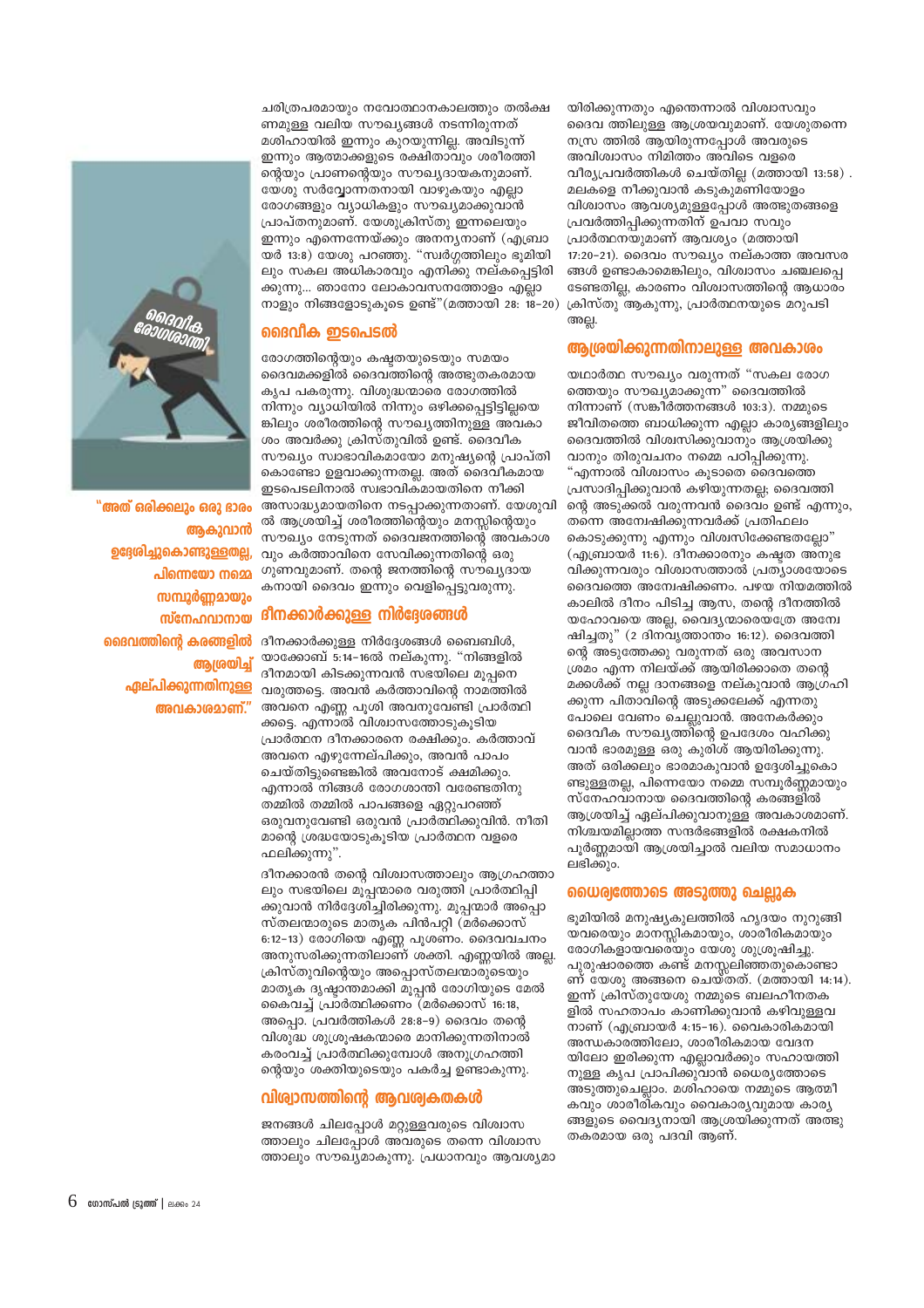# രോഗം എപ്പോഴും ജീവിതത്തിലെ പാപത്തിനോ തെറുകൾക്കോ ഉള്ള ദൈവത്തിന്റെ ന്വായവിധി ആകുമോ? അത് ദൈവത്തിൽ നിന്നോ അതോ പിശാചിൽ നിന്നോ?

ഏദെൻതോട്ടത്തിലെ പാപത്തിന്റെ ഭവിഷത്താണ് ലോകത്തിലെ ദീനവും വ്യാധിയും. ശാരീരികമായ രോഗവും മരണവും ജീവിതത്തിന്റെ ഭാഗവും രക്ഷിക്കപ്പെട്ട ജനവും അതിൽ നിന്നും ഒഴിവുള്ളവരുമല്ല. ചിലപ്പോൾ വിശുദ്ധന്മാർ പരിസ്ഥിതി മുഖാന്തരമോ ശാരീരിക സ്ഥിതി മൂലമോ രോഗികശ് ആകാം. ഏതു കാരണമായാലും മരണം നിത്യജീവനിലേക്കുള്ള കവാടമാണ്.

80DBIOD: **OO QOD** 

> ഇയ്യോബിന്റെ കാര്യത്തിൽ എന്നതുപോലെ സാത്താന് കഷ്ടത കൊണ്ടുവരു വാൻ കഴിയും. എന്നിരുന്നാലും നമ്മുടെ ജീവിതത്തെ ബാധിക്കുന്നത് എല്ലാം ആദ്യം

> > ദൈവം അനുവദിക്കണം. അതുപോലെ തന്നെ ദൈവത്തിനും നമ്മുടെ ശരീരത്തിൽ രോഗം അനുവദിക്കുവാനും രോഗകാരണ മായി തീർക്കുവാനും കഴിയുമെന്നതും സത്യമാണ്. കഷ്ടത യിൽ അല്ലേ നാം ദൈവത്തോട് അടുക്കേ ണ്ടത്? കഷ്ടതയുടെ നടുവിലും നമ്മെ തന്നെ ദൈവത്തിൽ സമർപ്പിച്ച് അവിടുന്ന് ഏറ്റവും നല്ലത് ചെയ്യുമെന്ന് വിശ്വസിച്ച് നിർഭയമായി ഇരിക്കാം.

യോഹന്നാൻ 9:1-11ൽ യേശു ജന്മനാ കുരുട നായ ഒരു മനുഷ്യനെ സൗച്യമാക്കി. അവന്റെ ശിഷ്യന്മാർ അവനോട്: "റബ്ബി ഇവൻ കുരുടനായി പിറക്കത്തക്കവണ്ണം ആർ പാപം ചെയ്തു. ഇവനോ ഇവന്റെ അമ്മയപ്പ ന്മാരോ എന്നു ചോദിച്ചു". അതിന് യേശു അവനെങ്കിലും അവന്റെ അമ്മയപ്പന്മാരെ ങ്കിലും പാപം ചെയ്തിട്ടല്ല. ദൈവ്ത്തിന്റെ പ്രവർത്തി അവങ്കൽ വെളിപ്പെടേണ്ടതിനത്രേ എന്നു മറുപടി പറഞ്ഞു. ദൈവം പലപ്പോഴും വ്യക്തികളിലെ ആത്മീക നന്മ രോഗങ്ങളിൽ കൂടി അവർക്കു മാത്രമല്ല, മറ്റുള്ളവർക്കും പ്രയോജനപ്പെടുത്തുന്നു. 2കൊരിന്ത്യർ -<br>4:15-17 ൽ വാക് ചാതുര്യതയോടെ അത്<br>പ്രസ്താവിച്ചിരിക്കുന്നു. "കൃപ പലരിലും പെരുകി ദൈവത്തിന്റെ മഹിമ യ്ക്കായി സ്തോത്രം വർദ്ധിപിക്കേണ്ടതിനു സകലവും

## ജനം വിശ്വാസത്തിൽ ഇരിക്കുന്ന സമയമെലാം ദൈവം ശാരീരികമായ രോഗങ്ങളെയും സൗഖ്യമാക്കുമോ?

ദൈവം എല്ലാവരെയും രക്ഷിക്കുവാൻ ആഗ്രഹിച്ച് തന്റെ മക്കളെ ഒരിക്കലും വിട്ടുമാറുകയോ ഉപേക്ഷിക്കുകയോ ചെയ്യുന്നില്ലായെങ്കിലും; അവിടുന്ന് എല്ലാ ശാരീരിക രോഗങ്ങളെയും സൗഖ്യമാക്കും എന്ന് വാഗ്ദാനം നല്കിയിട്ടില്ല. വിശ്വാസത്താൽ യാചിക്കുന്നതിനും, വിശ്വസിക്കുന്നതിനും, ദൈവഹിതത്തിനും സമർപ്പിച്ചു കൊടുക്കുന്ന തിനും, തമ്മിൽ ഒരു തുലനാവസ്ഥ തിരുവചനത്തിൽ ഉണ്ട്.

പൗലൊസിന് ജഡത്തിൽ ഒരു ശുലം നല്കിയിരുന്നു (ഏതെങ്കിലും വിധത്തിലുള്ള കേശമോ പരീക്ഷയോ) അത് വിട്ടുനീങ്ങേണ്ടതിന് അവൻ കർത്താവിനോട് അപേക്ഷിച്ചു. പൗലൊസ് പലതവണ പ്രാർത്ഥിച്ചു. എന്നാൽ "എന്റെ കൃപ നിനക്കു മതി; എന്റെ ശക്തി ബലഹീനതയിൽ തികഞ്ഞുവരുന്നു" എന്നായിരുന്നു ദൈവത്തിന്റെ മറുപടി. പൗലൊസ് പാപിയോ അവിശ്വാസിയോ ആയിരുന്നില്ല; ദൈവത്തിന്റെ മറുപടി "ഇല്ല" എന്നായിരുന്നിട്ടും ക്രിസ്തുവിന്റെ ശക്തി എന്റെ മേൽ ആവസിക്കേ ണ്ടതിനു ഞാൻ അതിസന്തോഷത്തോടെ എന്റെ ബലഹീനതകളിൽ പ്രശംസിക്കും....ബലഹീനനായിരിക്കുമ്പോൾ തന്നെ ഞാൻ ശക്തനാകു ന്നു എന്നായിരുന്നു പൗലൊസിന്റെ പ്രതികരണം (2 കൊരിന്ത്യർ 12: 7-10)

ദൈവഹിതം അനുസരിച്ച് ദൈവത്തെ വിശ്വസിച്ച് വിശ്വാസ ത്തോടെ നാം പ്രാർത്ഥിക്കണം. പ്രത്യാശയോടെ സമ്പൂർണ്ണമായി സമർപ്പിച്ച് പ്രാർത്ഥിക്കണം. ദൈവം ഒരു മറുപടി നല്കുമ്പോൾ ദൈവത്തിന്റെ കൃപ മതിയായത് എന്ന് വിശ്വാസത്തോടും ഉറപ്പോടും കൂടെ സ്വീകരിക്കുക.

> നിങ്ങൾ നിമിത്തമല്ലോ ആകുന്നു. അതുകൊണ്ട് ഞങ്ങൾ അധൈര്യപ്പെടാതെ ഞങ്ങളുടെ പുറമെയുള്ള മനുഷ്യൻ ക്ഷയിച്ചുപോകുന്നു എങ്കിലും ഞങ്ങളുടെ അകമെയുള്ള വൻ നാൾക്കുനാൾ പുതുക്കം പ്രാപിക്കുന്നു. നൊടിനേരത്തേക്കുള്ള ഞങ്ങളുടെ ലഘുവായ കഷ്ടം അതൃന്തം അനവധിയായി തേജസ്സിന്റെ നിതൃഘനം ഞങ്ങൾ ക്കു കിട്ടുവാൻ ഹേതു ആകുന്നു".

### "കർത്താവിൽ ആശ്രയിക്കുന്നത്" വൈദ്യശാസ്ത്രത്തിന്റെ ഇടപെടൽ ഒഴിവാക്കുവാൻ ആണോ?

തിരുവചനം പഠിപ്പിക്കുന്നത് ദൈവീക സൗഖ്യം ദൈവമക്കളുടെ അവകാശവും അനുഗ്രഹവും എന്നാണ്. വിശ്വാസം കൂടാതെ ദൈവത്തെ പ്രസാദിപ്പിക്കുവാൻ കഴിയുകയില്ലെന്നും അതു നമ്മെ പഠിപ്പിക്കുന്നു. അനേകം ആളുകളും വിശ്വാസത്തെ ശരീരത്തിന്റെ സ്ൗഖ്യത്തിനോട് കൂടുതല്ായി് ബന്ധപ്പെടുത്തുന്നു. ഇത് ദൈവവചനത്തോടുള്ള അനീതിയാണ്. വിശ്വാസം ജീവിതത്തിന്റെ എല്ലാ മേഖലകളും ഉൾക്കൊള്ളുകയും, ആരെങ്കിലും വൈദ്യശാസ്ത്രപരമായി എന്തു ചെയ്യുന്നു അഥവ എന്ത് ചെയ്യാതിരിക്കുന്നു എന്നതിനെക്കാൾ ഉപരിയായി ദൈവവുമായി ബന്ധപ്പെട്ട് ഇരിക്കുന്നു.

റോമർ 14:22–23ൽ "നിനക്കുള്ള വിശ്വാസം ദൈവസന്നിധിയിൽ നിനക്കുതന്നെ ഇരിക്കട്ടെ; താൻ സ്വീകരിക്കുന്നതിൽ തന്നെത്താൻ വിധിക്കാത്തവൻ ഭാഗ്യവാൻ. എന്നാൽ സംശയിക്കുന്നവൻ തിന്നുന്നു എങ്കിൽ അത് വിശ്വാസത്തിൽ നിന്ന് ഉത്ഭവിക്കായ്കകൊണ്ട് അവൻ കുറ്റ്ക്കാരനായിതീരുന്നു. വിശ്വാസത്തിൽ നിന്ന് ഉത്ഭവിക്കാത്തതൊക്കെയും പാപമത്രേ" എന്നു പറയുന്നു.

മറ്റുള്ളവരുടെ സംശയങ്ങളെ നീക്കുവാൻ പര്യാപ്തമായി എല്ലാ കാര്യങ്ങളുടെയും പട്ടിക നല്കാത്ത മേഖലകളും<br>ബൈബിളിൽ ഉണ്ട്. ദൈവം ഒരു വ്യക്തിയിൽ നിന്ന് വ്യത്യസ്തമായി മറ്റൊരു വ്യക്തിയിലും ഒരു സാഹചര്യത്തിൽ നിന്ന് വുതുസ്തമായി മറൊരു സാഹചരു്ത്തിലും വിശ്വാസത്തിന്റെ വിവിധ അ്ളവ് അനുസരിച്ച് ഓരോരുത്തരെയും നയിക്കുകയും പ്രചോദി്പ്പിക്കുകയും ചെയ്യുന്നു. വിശുദ്ധന്മാർ് വിശ്വാസം കാത്തുകൊണ്ട് ചിലപ്പോൾ വൈദ്യനെ ആശ്രയിച്ചാലും, അനേക്ക് സ്ന്ദർഭ്ങ്ങളിൽ് വിശ്വാസത്താലും വൃക്തിപരമായ പ്രേരണയാലും വൈദൃചികിത്സ ഒഴിവാക്കുന്നു. രോഗമാകുമ്പോൾ വൈദ്യസഹായം ഒഴിവാക്കുന്നത് മറ്റുള്ളവരുടെ നിർബന്ധത്താൽ ആകാതെ വിശ്വാസത്താൽ സ്വന്തമായി തീരുമാനത്തിൽ ആയിരിക്കണം.

നമ്മുടെ ആശ്രയവും ആത്മവിശ്വാസവും കർത്താവിൽ ആയിരിക്കണം എന്നത് പ്രധാനമാണ്. കഷതയിലോ ആരോഗ്യത്തിലോ ദൈവത്തെ അന്വേഷിച്ച് അവിടുത്തെ ഹിതത്തിനും ഉദ്ദേശത്തിനുമായി സമർപ്പിക്കുക. "കർത്താവേ, ഞങ്ങളുടെ വിശ്വാസം വർദ്ധിപ്പിക്കണമേ".